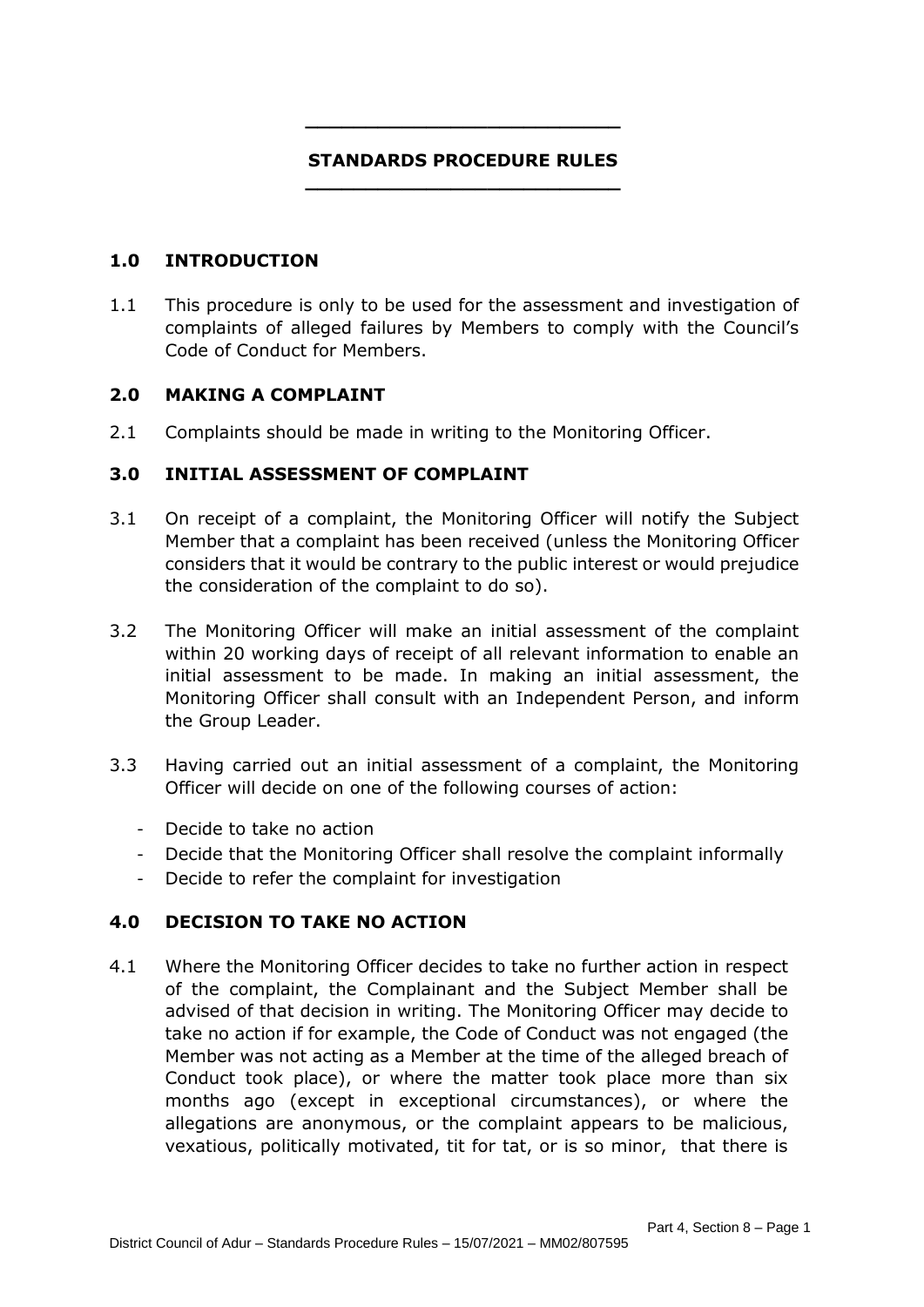no overriding public benefit in carrying out an investigation. Also whilst framed as a code of conduct matter, a challenge to an expression of fact or opinion made during a debate at a council meeting is fundamentally a challenge to the underlying merits of a Council determination (e.g. a planning application).These are just some examples, but the list is not exhaustive. The Monitoring Officer in consultation with the Independent Person may decide that a complaint does not merit further consideration for any other reason which appears to them to be relevant.

# **5.0 PARISH COUNCIL MEMBERS**

- 5.1 If you are a Parish Council Member and the Subject Member (or one of them) is a Member of the same Parish Council, the Monitoring Officer may, in consultation with the Independent Person, refer the entire complaint to the Sussex Association of Local Councils (SALC) if appropriate. SALC will appoint a Panel to hear your complaint and decide whether it is sufficiently serious to be put through the procedure set out below or whether it should be settled in some other way within the Parish Council.
- 5.2 Where the Monitoring Officer has taken the decision that the complaint does not merit further consideration or is to be referred to SALC, if appropriate, for mediation/conciliation the Monitoring Officer will inform the Complainant of that decision and the reasons for that decision.
- 5.3 In the alternative, any formal complaints about the conduct of a Parish Council Member towards a clerk should be made by the chair or by the Parish Council as a whole, rather than the clerk in all but exceptional circumstances.

# **6.0 DECISION TO RESOLVE COMPLAINT INFORMALLY**

- 6.1 Where the Monitoring Officer decides to resolve the complaint informally, the Complainant and the Subject Member shall be advised of that decision in writing. In deciding to resolve the complaint informally, the Monitoring Officer may pursue any of the following courses of action:
	- ‐ Provide further training and guidance to the Subject Member
	- ‐ Mediate between the Complainant and the Subject Member
	- Require the Subject Member to write a personal apology to the Complainant
	- ‐ Write an advisory letter to the Member

or such other action agreed between the Monitoring Officer and the Independent Person.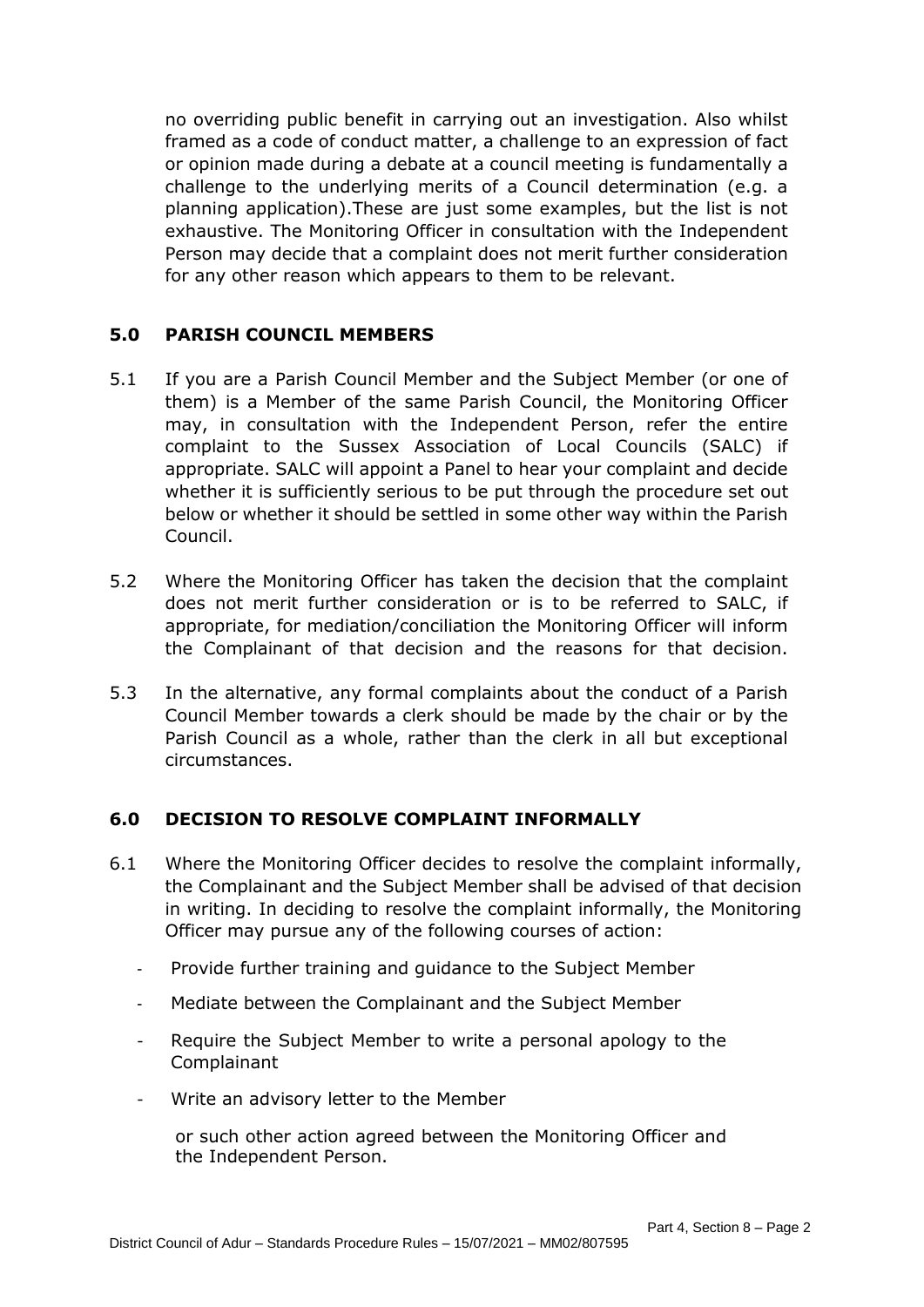- 6.2 If informal resolution is able to resolve the complaint, then no further action is required.
- 6.3 Where informal resolution does not resolve the complaint, the Monitoring Officer may, following consultation with the Independent Person, decide to refer the complaint for investigation.

# **7.0 DECISION TO INVESTIGATE COMPLAINT**

- 7.1 Where the Monitoring Officer decides to refer the complaint for investigation, the Complainant and the Subject Member shall be advised of that decision in writing. The Monitoring Officer shall also advise the Chairman of the Joint Governance Committee that a complaint has been referred for investigation.
- 7.2 Where the Monitoring Officer decides to refer the complaint for investigation, the Subject Member shall be provided with the details of an Independent Person should they require guidance on the process for investigation of the complaint. The Independent Person shall be a different Independent Person to the one that the Monitoring Officer has previously consulted with.
- 7.3 Within 14 days of deciding to refer the complaint for investigation, the Monitoring Officer shall appoint an Investigating Officer to investigate the complaint. The Investigating Officer may be an officer of the Council, an officer of another local authority, or an external person.

# **8.0 INVESTIGATION OF COMPLAINT**

- 8.1 The Investigating Officer shall be instructed to investigate the complaint and to report to the Monitoring Officer. The Investigating Officer shall carry out an investigation. The purpose of the investigation is to establish the facts of the case and to form a view on whether there has been a breach of the Members Code of Conduct.
- 8.2 The Complainant and the Subject Member shall cooperate fully with the Investigating Officer, including attending any meetings or interviews and providing all relevant information and documents to the Investigating Officer.
- 8.3 The Subject Member may be accompanied by a friend or an adviser when attending any meeting or interview as part of the investigation of the complaint.
- 8.4 The Investigating Officer may pursue any of the following actions as part of the investigation: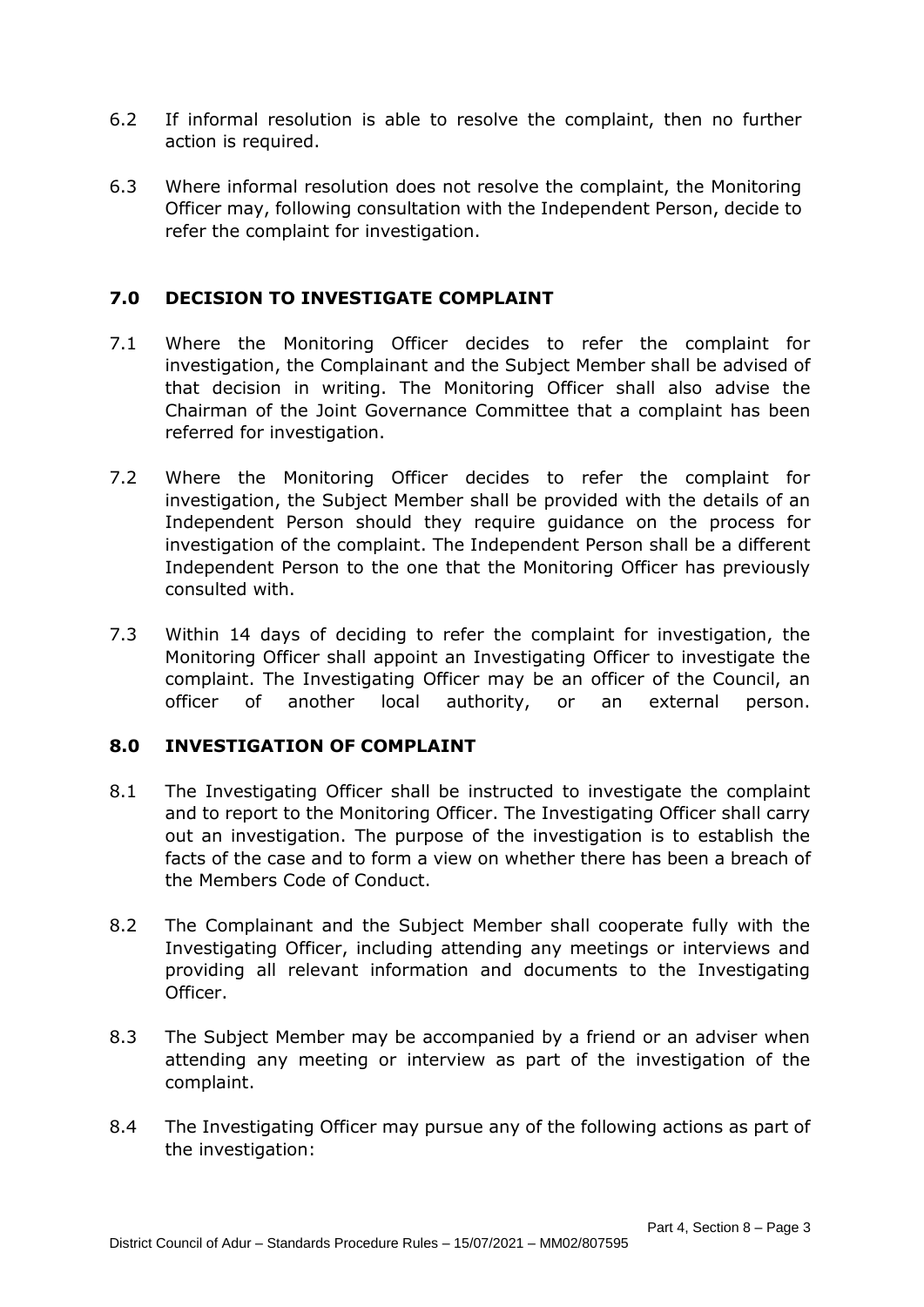- ‐ Interviewing the Complainant
- ‐ Interviewing the Subject Member
- ‐ Interviewing other relevant witnesses
- ‐ Requesting copies of any documents relevant to the investigation
- 8.5 The Investigating Officer shall produce a draft report of their findings and send a copy to the Monitoring Officer, the Complainant and the Subject Member. The Investigating Officer shall allow 14 days for comments on the draft report and shall take any comments into consideration when producing the final report.
- 8.6 If during the course of the investigation, the Investigating Officer identifies other breaches of the Code of Conduct the Monitoring Officer shall be advised accordingly.
- 8.7 The Investigating Officer shall endeavour to complete the investigation within 2 months of appointment.
- 8.8 The Investigating Officer shall send a copy of the final report to the Monitoring Officer. The report shall include copies of any statements or documents obtained during the course of the investigation.

# **9.0 POST INVESTIGATION PROCEDURES**

- 9.1 Where the Investigating Officer concludes that there has not been a breach of the Code of Conduct, the Monitoring Officer shall take no further action and the Complainant and the Subject Member shall be advised of that decision in writing.
- 9.2 Where the Investigating Officer concludes that there has been a breach of the Code of Conduct, the Monitoring Officer shall refer the report to the Hearings Sub-Committee for consideration.

### **10.0 HEARINGS SUB-COMMITTEE**

- 10.1 Where a Hearings Sub-Committee is required the procedure for the hearing set out in the Appendix to this procedure shall apply.
- 10.2 The Hearings Sub-Committee shall have the power to decide whether or not to impose a sanction where there has been a finding of a breach of the Code of Conduct for Members.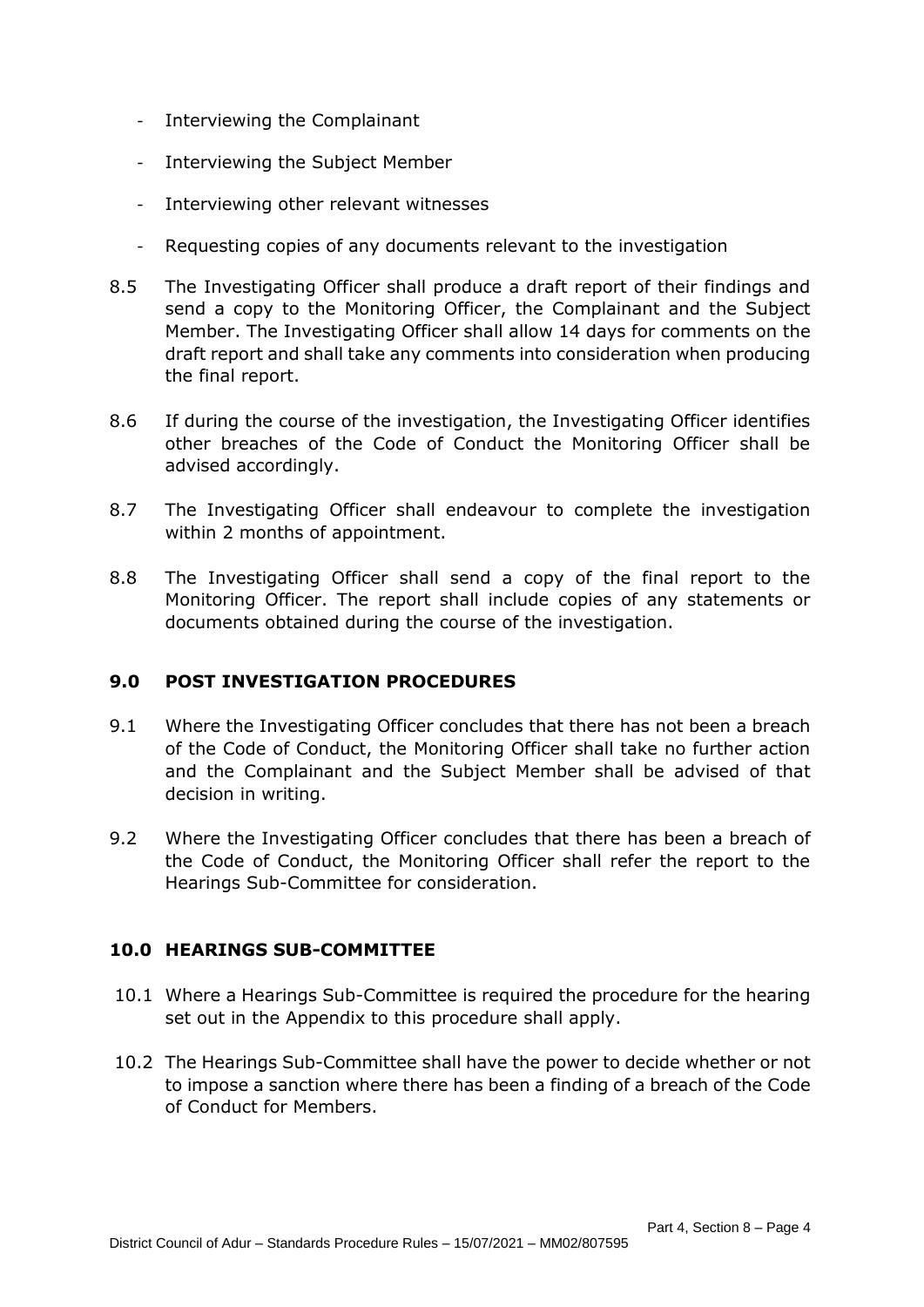- 10.3 The Hearings Sub-Committee may decide not to impose a sanction or it may impose one or more of the following sanctions:
	- ‐ The Monitoring Officer to send a formal letter to the Subject Member
	- ‐ The Subject Member to make a public apology at Full Council. In the event of an apology not being made, the Subject Member may be censured at a meeting of the Full Council.
	- ‐ The Monitoring Officer to provide further training and guidance to the Subject Councillor.
	- ‐ The Subject Member to write a personal apology to the Complainant.
	- ‐ A recommendation to the relevant Group Leader that the Subject Member should not sit on a particular Committee (or Sub-Committee or Working Group) for a period of time and for the relevant Group Leader to appoint a temporary replacement to the relevant committee.
- 10.4 The Hearings Sub-Committee will have the benefit of any advice from the Independent Person.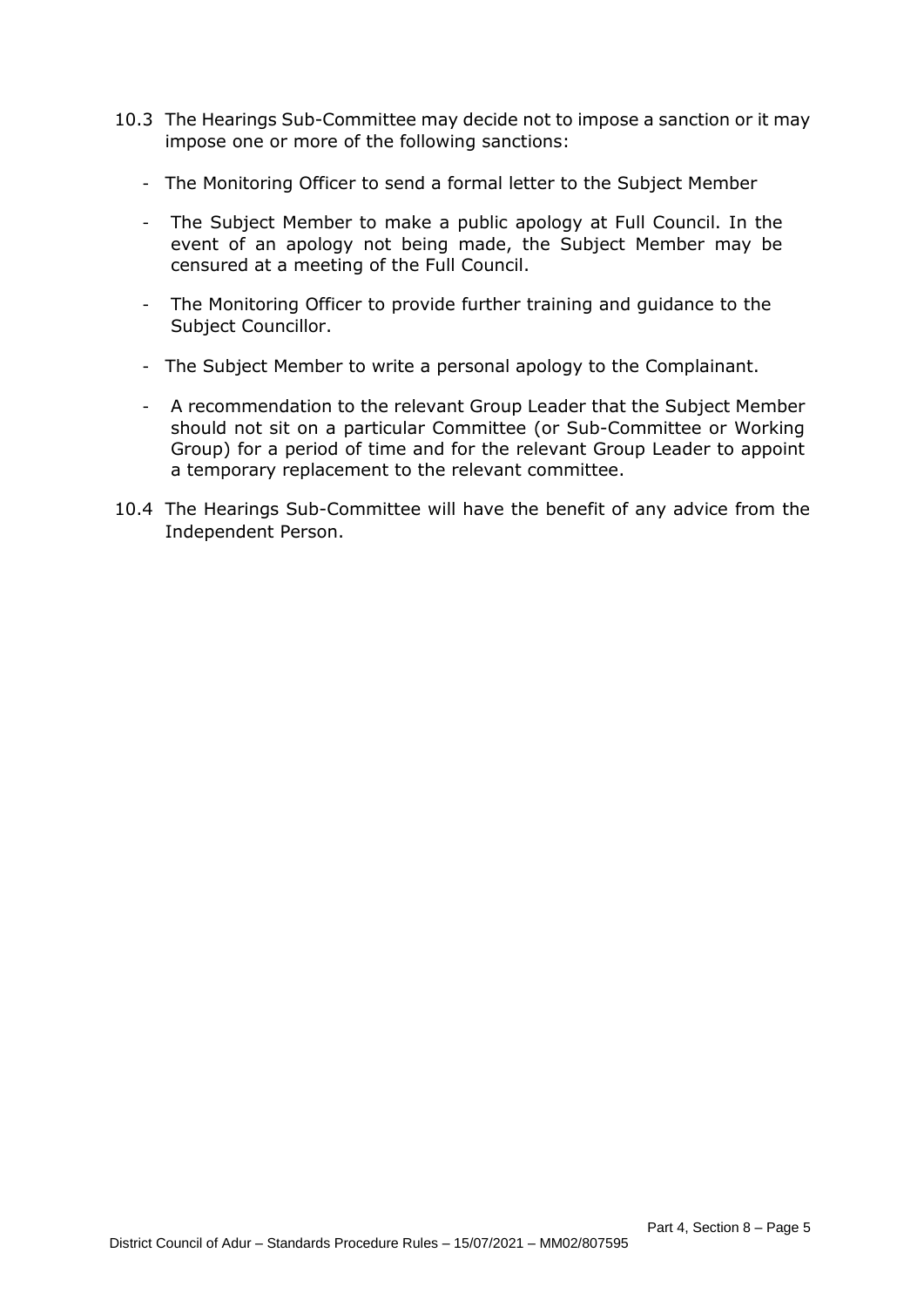# **Appendix**

# **Hearings Sub-Committee Procedure**

### **1. Terms of Reference**

The Hearings Sub-Committee is responsible for considering reports of an Investigating Officer into complaints that there has been a breach of The Council's Code of Conduct. The hearing shall be conducted in public whenever possible, unless circumstances require the hearing to be in private, such as personal details, or not in the public interest.

### **Membership**

A Hearings Sub-Committee shall consist of three District / Borough Councillors (wherever possible from different political groups). The Hearings Sub-Committee shall be advised by the Monitoring Officer, who will be accompanied by the Independent Person. The Independent Person will be present to give independent advice to the Monitoring Officer, or to the Sub-Committee.

### **2. Procedure**

### **Pre-hearing process**

The Monitoring Officer will liaise with Democratic Services to arrange for the Hearings Sub-Committee to meet to hear the complaint within three months of receiving the Investigating Officer's report. Sufficient notice will be given to all parties to the Sub-Committee hearing regarding the date fixed for the hearing.

The Monitoring Officer will require the Subject Member to give their response to the Investigating Officer's report as to what facts are agreed or facts likely to be in contention at the Hearings Sub-Committee.

If the Subject Member wishes to rely on evidence at the Hearings Sub-Committee, then that information should be provided to the Monitoring Officer, in writing.

The Hearings Sub-Committee will not allow new arguments or evidence to be presented at the hearing.

If there are two complaints that relate to the same Member or to the same incident/occasion, then the Monitoring Officer may decide for them to be considered together.

The Subject Member should be provided with the Investigating Officer's report and any evidence which will be heard at the hearing.

The Monitoring Officer should provide the Members of the Hearings Sub-Committee with a report that summarises the allegation. This should include a list of agreed facts, and disputed issues should be outlined.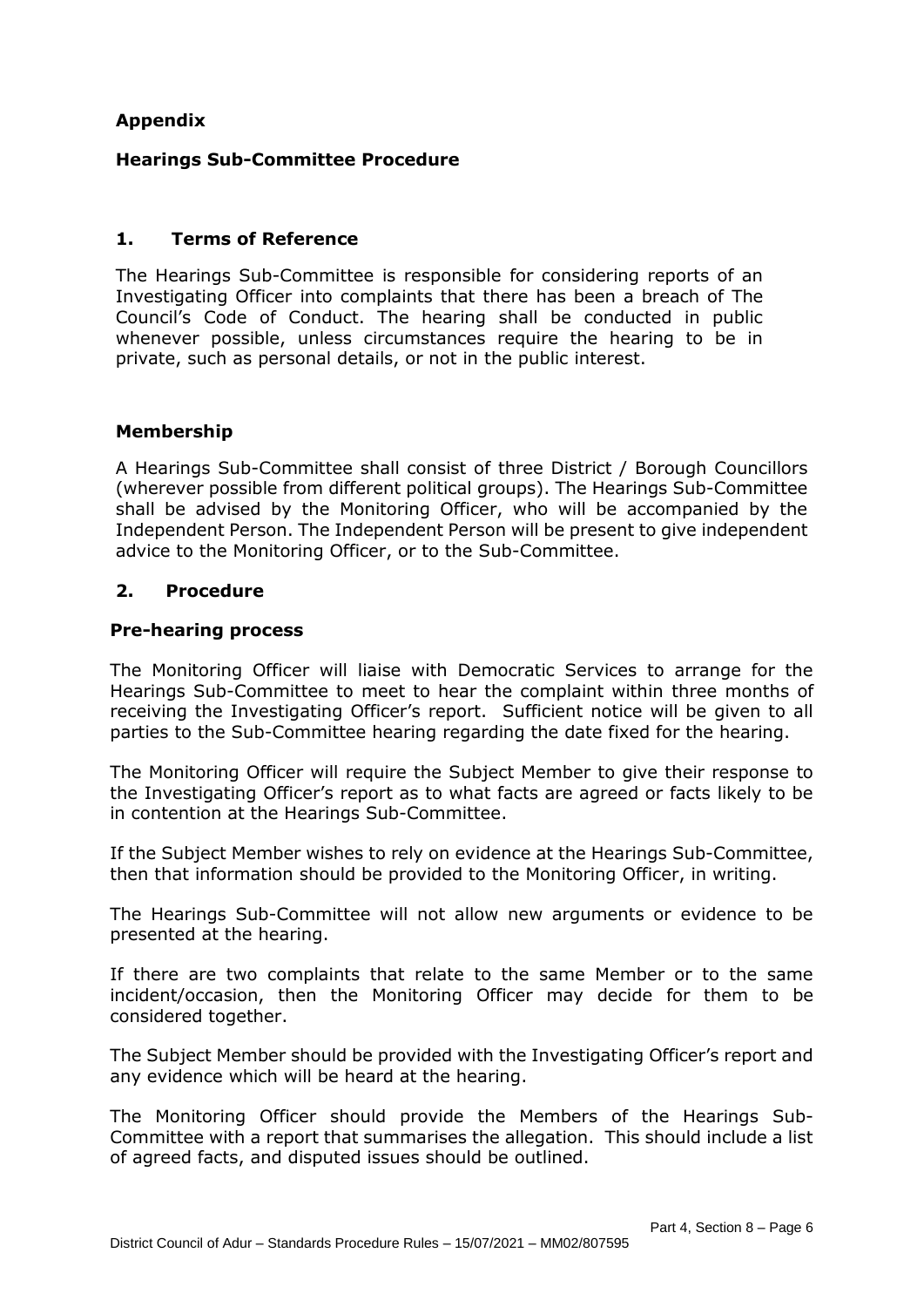# **The Hearings Sub-Committee**

The Hearings Sub-Committee will generally take place in public. If the Subject Member is a Parish Member, a Parish Member who is a Co-opted Member of the Joint Governance Committee will attend in an advisory capacity, in addition to the three voting Members of the Sub-Committee.

One of the Independent Persons will be invited to attend the hearing and will be asked to comment on whether there has been a breach of the Code of Conduct and on appropriate sanctions.

If the Subject Member does not attend the hearing, the Hearings Sub-Committee may adjourn the hearing or may continue to reach a decision on the basis of the Investigating Officer's report, and if it decides to do so, any evidence that it hears.

Whilst the Hearings Sub-Committee is a meeting of the Council, it is not a court of law. It does not hear evidence under oath. The rules of natural justice should nevertheless be carefully followed and the Hearings Sub-Committee will have due regard to the seriousness of the proceedings for those involved, the Council and the public, and will adhere at all times to the Equalities Act 2010.

The Hearings Sub-Committee will decide disputed issues and whether the Subject Member has breached the Code of Conduct on the "balance of probabilities".

### **Representation**

The Subject Member may choose to be represented, at their own cost. The Hearings Sub-Committee may refuse to allow any person to remain at the hearing if they are disruptive. The Hearings Sub-Committee will have the discretion to hear opening or closing arguments from the Subject Member and the Investigating Officer, if they feel this will assist them in reaching a decision.

### **Evidence**

The Hearings Sub-Committee will control the procedure and evidence presented at a hearing, including the number of witnesses and the way they are questioned. All matters relating to the evidence and procedure are within its discretion.

Generally, the Subject Member is entitled to present their case as they see fit.

Witnesses of facts that are disputed would normally be expected to attend to be questioned. Character witnesses, if appropriate, will provide written evidence which will be read at the hearing.

Witnesses may be questioned by the Hearings Sub-Committee, the Independent Person, the Investigating Officer and the Subject Member.

The onus is on the Subject Member to ensure the attendance of the witnesses whom they rely on to give evidence to assist them. The Hearings Sub-Committee can limit the number of witnesses or the issues which can be covered by them.

Neither the Hearings Sub-Committee nor the Subject Member will have any power to compel witnesses to give evidence.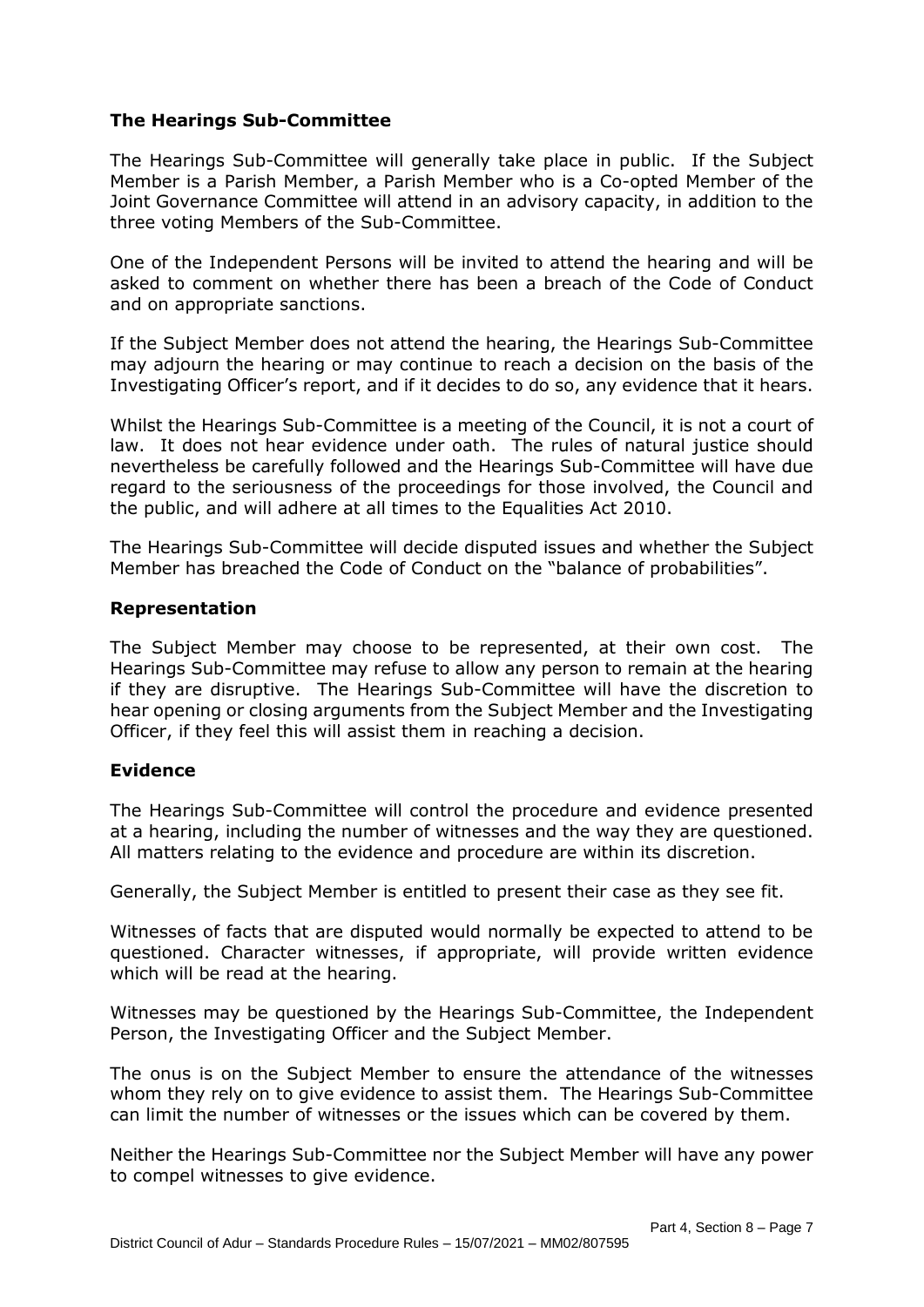# **Making Findings of Fact**

- The Chairperson introduces the Sub-Committee and any other persons present, including the Monitoring Officer, the Independent Person, the Investigating Officer and a Democratic Services Officer.
- The Subject Member introduces any person who is acting as their representative and any witnesses to be called on their behalf.
- The Chairperson shall explain the procedure that shall be followed.
- The Investigating Officer is invited to present their report and to call any witnesses.
- The Subject Member may ask questions of the Investigating Officer and/or any witnesses which are to be put through the Chairperson.
- The Members of the Sub-Committee may ask questions of the Investigating Officer.
- The Subject Member is invited to respond to the Investigating Officer's report and to call any witnesses.
- The Investigating Officer may ask questions of the Subject Member or any witnesses which are to be put through the Chairperson.
- The Members of the Sub-Committee may ask questions of the Subject Member.
- The Chairperson may request advice from the Monitoring Officer, and/or the Independent Person.

### **Decision**

- The Sub-Committee shall adjourn to consider whether there has been a breach of the Members Code of Conduct. The Sub-Committee may request the presence of the Democratic Services Officer during their deliberations. The Monitoring Officer may assist in settling out the reasons for their decisions.
- The Sub-Committee shall reconvene to deliver its decision verbally.
- If the Sub-Committee decides that there has been a breach of the Code of Conduct then the Sub-Committee shall consider whether a sanction should be imposed.

### **Sanctions**

- The Chairperson shall invite representations from the Investigating Officer as to whether a sanction should be imposed.
- The Chairperson shall invite representations from the Subject Member as to whether a sanction should be imposed.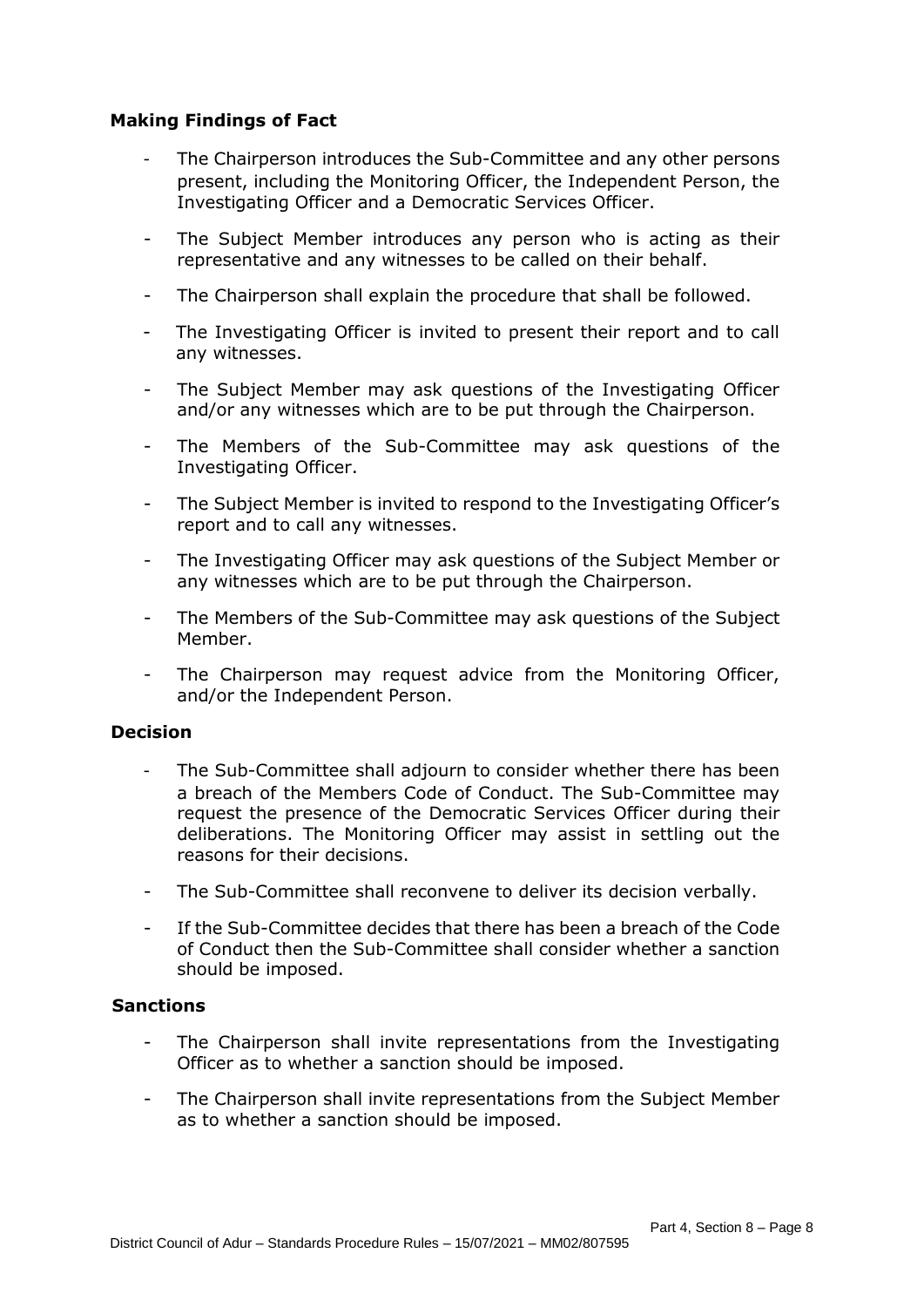- The Chairperson shall ask the Monitoring Officer if they wish to express an opinion as to whether a sanction should be imposed, and whether to comment on the appropriate sanctions.
- The Chairperson shall ask the Independent Person if they wish to express an opinion as to whether a sanction should be imposed, and whether to comment on the appropriate sanctions.
- The Sub-Committee shall adjourn to consider whether to impose a sanction.
- The Sub-Committee may request the presence of the Democratic Services Officer during their deliberations.

# **Sanctions- mitigating/aggravating circumstances**

- The Hearings Sub-Committee should consider all the mitigating and aggravating circumstances that appear to be relevant. For example, it may wish to consider:
	- What were the actual and potential consequences of the breach?
	- How serious was the breach?
	- What is the attitude of the Subject Member now? Have they apologised?
	- Has the Subject Member previously been dealt with for a breach of the Code of Conduct?
- The following are examples of mitigating and aggravating factors, (but these are not exhaustive):

# **Mitigating Factors**

- An honest but mistaken belief that the action was not a breach of the Code of Conduct
- A previous record of good service
- Evidence that they were suffering from ill health at the time of the breach

# **Aggravating Factors**

- Dishonesty
- Continuing to deny the factors or blaming other people
- Evidence of a failure to follow advice or warnings.

The priority of the Hearings Sub-Committee should be to ensure there are no further breaches of the Code of Conduct and that public confidence is maintained.

# **The Decision**

- The Sub-Committee shall reconvene to deliver its decision in respect of a sanction verbally.
- The Chairperson will explain that written notice of the decision and the reasons for it shall be sent to all parties within 14 days of the date of the hearing, including the Parish Council, if the Subject Member is a Parish Council Member.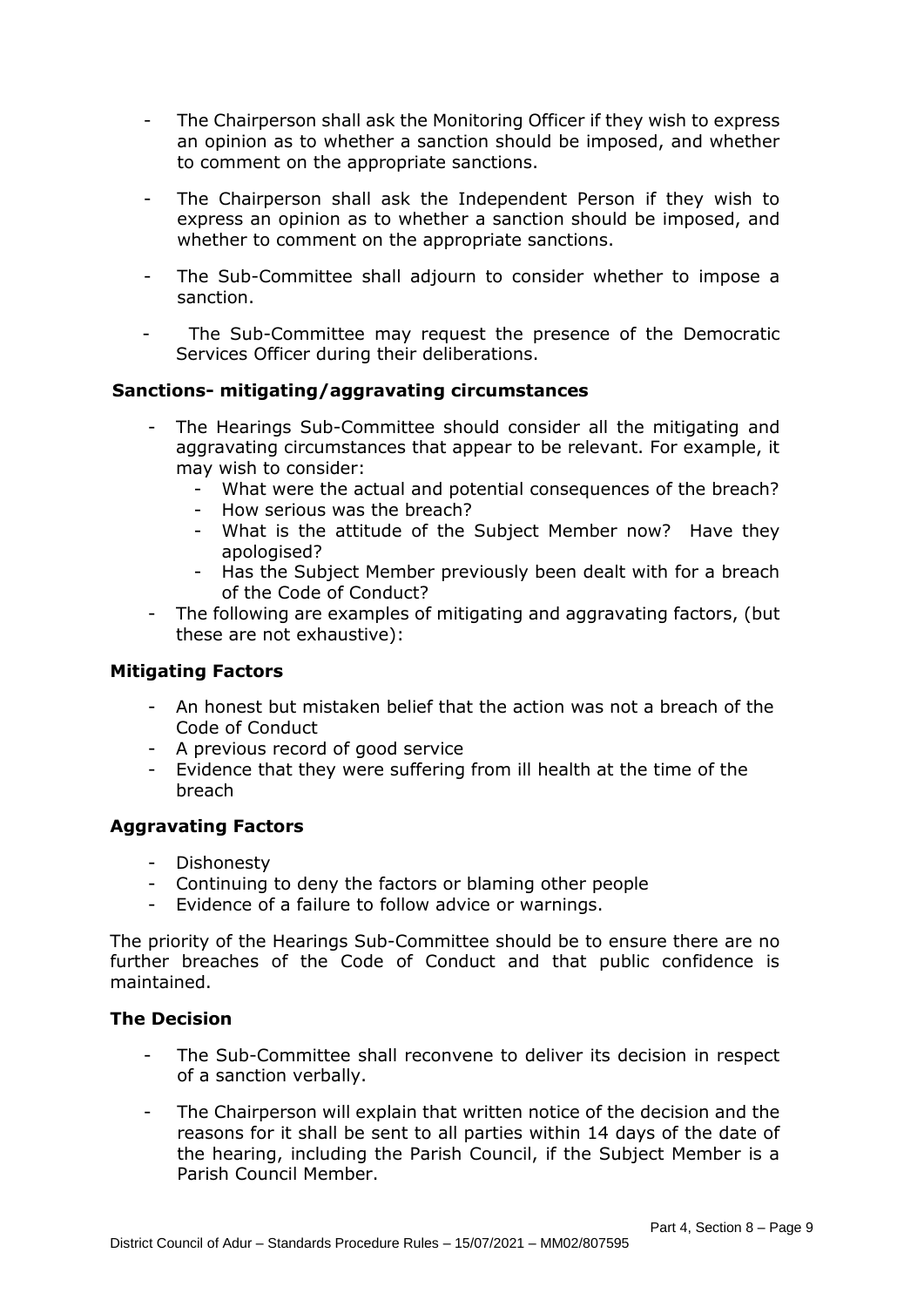The Chairperson will formally close the hearing.

### **Appeals**

There is no right of appeal for you as the Complainant, or for the Subject Member against a decision of the Monitoring Officer, or the Hearings Sub-Committee.

### **Withdrawal of a complaint**

In the event that a complainant withdraws a complaint at any time prior to a decision having been made by the Hearings Sub-Committee, the Monitoring Officer may, following consultation with the Independent Person, decide that no further steps to be taken in respect of that complaint but shall, in taking such decision take into account any issues which may arise under paragraph 2.1 of the Code of Conduct, particularly any intimidation.

### **Explanation of the roles**

### **Monitoring Officer**

The Monitoring Officer is a statutory role appointed by Council under s. 5 of the Local Government and Housing Act 1989, and in relation to the Code of Conduct for Members, is the responsible person. The Monitoring Officer is also responsible for the operation of the Council's Constitution. When a complaint is received, it is the Monitoring Officer's responsibility to check the form is completed correctly and will decide whether the complaint can move forward or not, in accordance with this Code of Conduct Complaints procedure.

References to the Monitoring Officer should be read to include any representative of the Monitoring Officer. The Monitoring Officer has a key role in ensuring the smooth running of the pre-hearing and hearing process; who will remain neutral throughout and will provide independent advice to the Hearings Sub-committee.

### **Independent Person**

The Independent Person is a statutory role under s. 28 of the Localism Act 2011 and appointed by Council. The role of the Independent Person is to advise the Hearings Sub-Committee as to whether in their opinion there has been a breach of the Code of Conduct and whether, and what sanctions could be imposed. The Independent Person is consulted by the Monitoring Officer at the initial assessment stage of the complaint. Please note there will be a different Independent Person at the Hearings Sub-Committee. The role also includes giving advice to the Subject Member as to procedural points in the process.

### **Investigating Officer**

May be a Council Officer, an officer from another council or an external investigator. Following the initial assessment, The Monitoring Officer, may appoint an Investigating Officer to carry out an investigation into the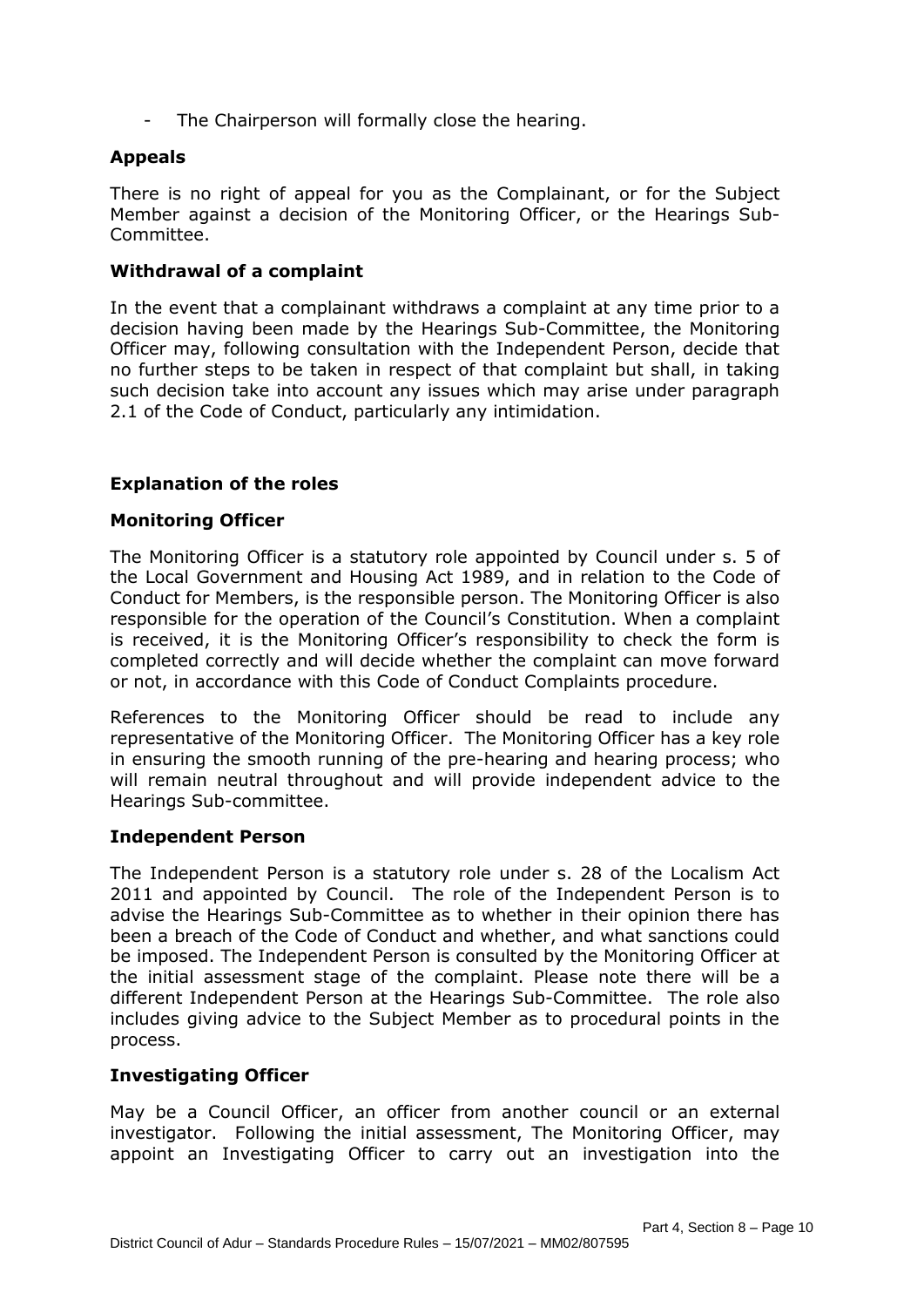complaints made by the Complainant against the Subject Member in respect of misconduct by a Council Member.

### **Hearings Sub-Committee**

The role of the Hearings Sub-Committee is to hear the Code of Conduct complaints that have been referred to them by the Monitoring Officer. Decide on whether or not there has been a breach of the Code of Conduct, and then decide on if and what sanction/sanctions should be imposed.

The Independent Person is invited to attend all meetings of the Hearings Sub-Committee and their views are sought and taken into consideration before a decision is made by the Hearings Sub-Committee as to whether the Member's conduct constitutes a failure to comply with the Code of Conduct and as to any action to be taken following a finding of a failure to comply with the Code of Conduct

### **Revisions of Arrangements for dealing with breaches of the Member Code of Conduct**

The Council may by resolution agree to amend the arrangements for dealing with breaches of the Member Code of Conduct and has delegated to the Monitoring Officer the right to depart from these arrangements where they consider it is expedient to do so in order to secure the effective and fair consideration of any matter.

### **See the flow charts for ease of reference and to show the time-lines**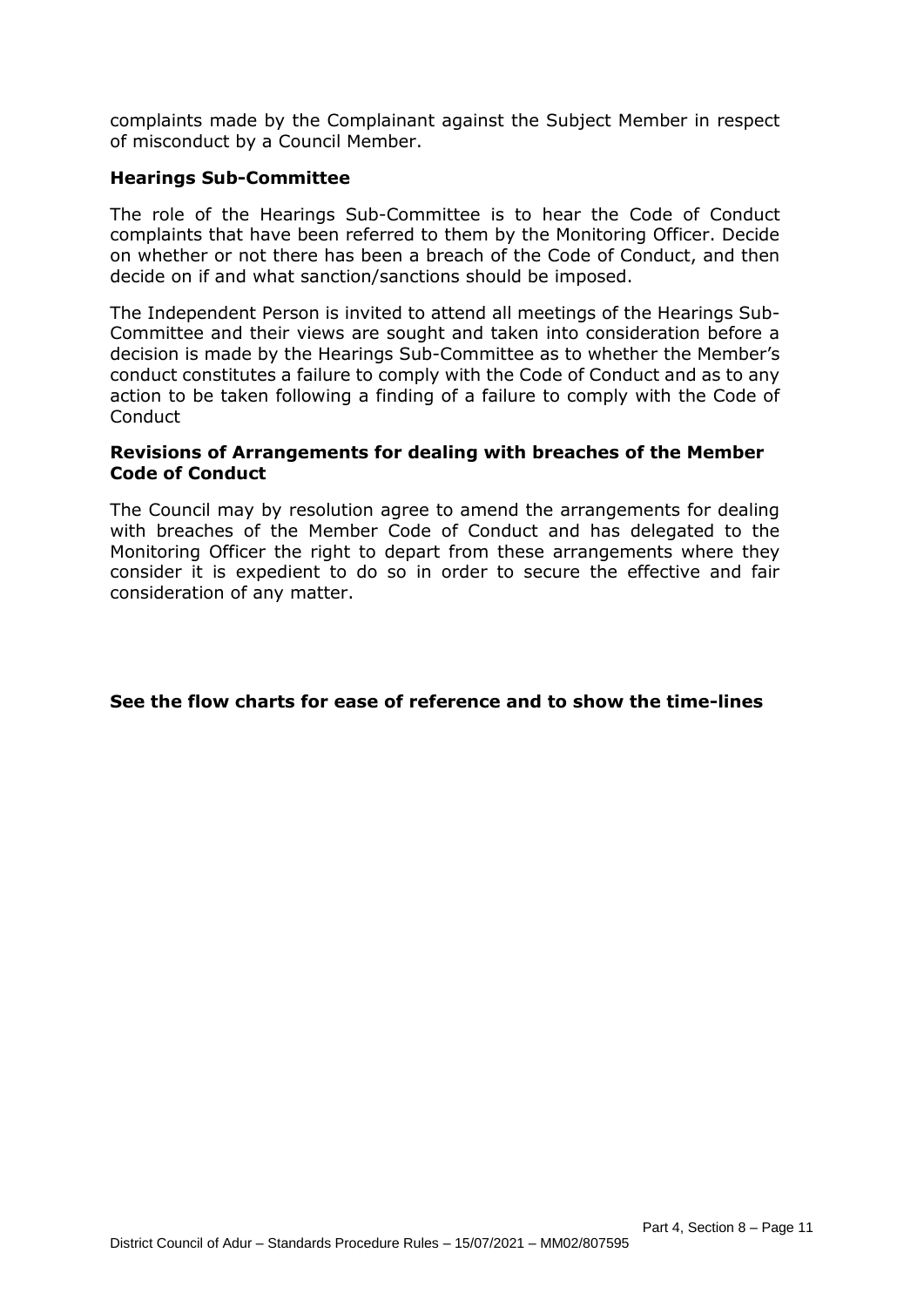#### **FLOW CHART FOR STANDARDS COMPLAINTS – 1. ASSESSMENTS\***



\*Please note this Flow Chart is a simplified version of the Council's procedure for dealing with Standards complaints, the detail of which should be referred to where appropriate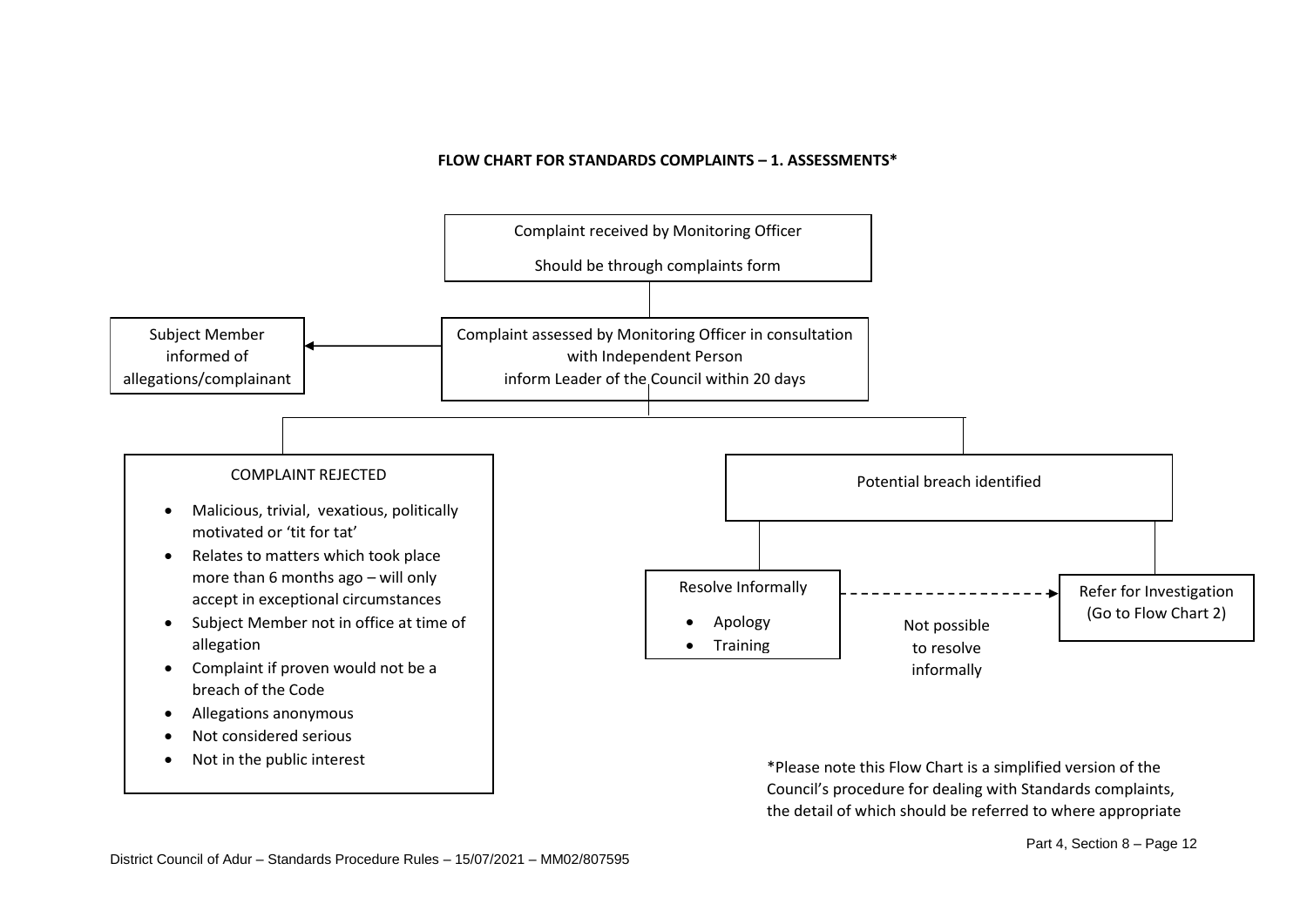#### FLOW CHART FOR STANDARDS COMPLAINTS - 2. INVESTIGATION



Adur subject member - Adur Hearings sub-committee Worthing subject member - Worthing Hearings sub-committee